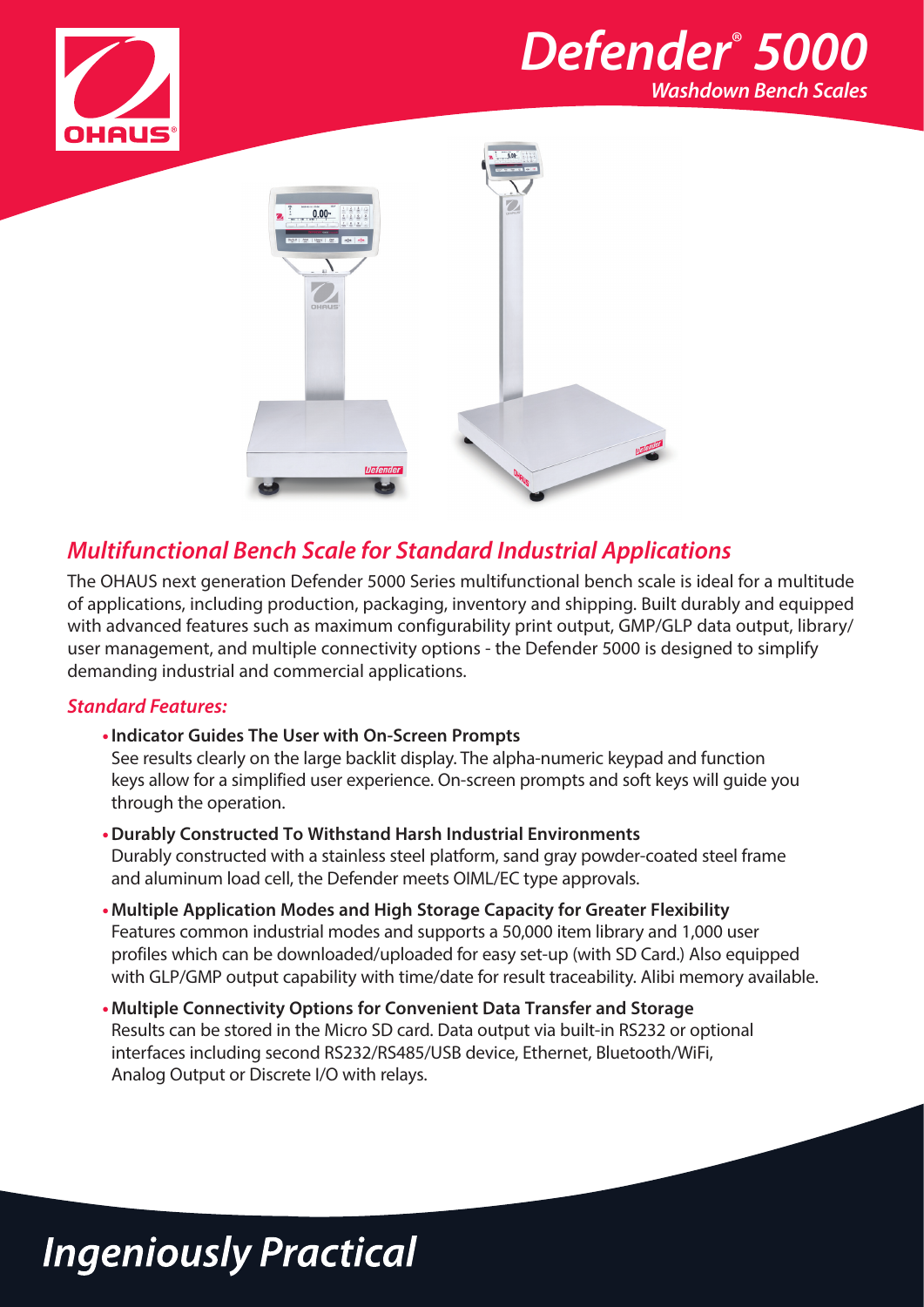# *Defender® 5000 Washdown Bench Scales*

### **Simplified Use**

Results can be read easily on the Defender 5000's large transflective dot matrix display, even in bright sunlight. The SmarText 3.0 interface will guide you through all of the Defender 5000's unique and advanced features. With five soft keys, SmartText 3.0 makes an advanced scale very simple to use, and reduces training time for operators.

### **Durable Construction**

With OIML/EC-type approvals, the Defender 5000 can be used for both general and legal-for-trade applications. For standard industrial applications, the Defender 5000 bench scales offer durable performance at a practical price.

## **Simple Operation**

Featuring most common applications including Percent Weighing, Parts Counting with APW optimization, Checkweighing or Checkcounting and Dynamic Weighing or Display Hold, the Defender 5000 meets the weighing and measurement needs of practically every industrial application or manufacturing process. Many application modes eliminate the need for long and complicated manual calculations. GMP/GLP with time/date allows for traceability of results.

Equipped with Micro SD card, the Defender 5000 can support storage of up to 50,000 items and 1,000 user profiles. Weighing results can also be stored in Alibi or regular format, addressing all your data storage needs.

## **Multiple Connectivity Options**

Weighing results can be easily exported through the standard RS232 port. Additional connectivity options include a second RS232, RS485 or USB device; Ethernet, and WiFi/Bluetooth.

Using the Analog option (either 4-20mA or 0-10V) or the two In/four Out Discrete I/O, the new Defender 5000 indicator can also be used for systems including PLCs.

#### *Indicator Specifications*

|                          | <b>TD52XW</b>                                                                                                             |
|--------------------------|---------------------------------------------------------------------------------------------------------------------------|
| Construction             | 304 stainless steel with sand blasted surface treatment                                                                   |
| Protection               | <b>IP68</b>                                                                                                               |
| Weighing Units           | lb, oz, lb: oz, kg, g, metric ton, short ton, custom unit                                                                 |
| <b>Application Modes</b> | Basic weighing, Percent weighing, Piece Counting with Optimized APW, Animal weighing/Dynamic weighing, Check weighing     |
| Display                  | Dot matrix LCD with white LED backlight, 256 x 80 pixels                                                                  |
| Keyboard                 | 6 function, 5 quick, 12 alpha numeric membrane switches                                                                   |
| Auto-zero Tracking       | Off, 0.5 d, 1 d or 3 d                                                                                                    |
| Zeroing Range            | 2% or 100% of capacity                                                                                                    |
| Interface                | Standard RS232, Optional Ethernet, WiFi/Bluetooth, 2 <sup>nd</sup> RS232/RS485/USB, Analog output, 2 ln/4 Out digital I/O |
| Power                    | 100-240 VAC / 50/60 Hz Universal Power Supply, hardwired, rechargeable lithium battery (Optional)                         |
| <b>Battery Life</b>      | 20 hours continuous use                                                                                                   |
| Calibration              | Zero, Span or 3 point-Linear                                                                                              |







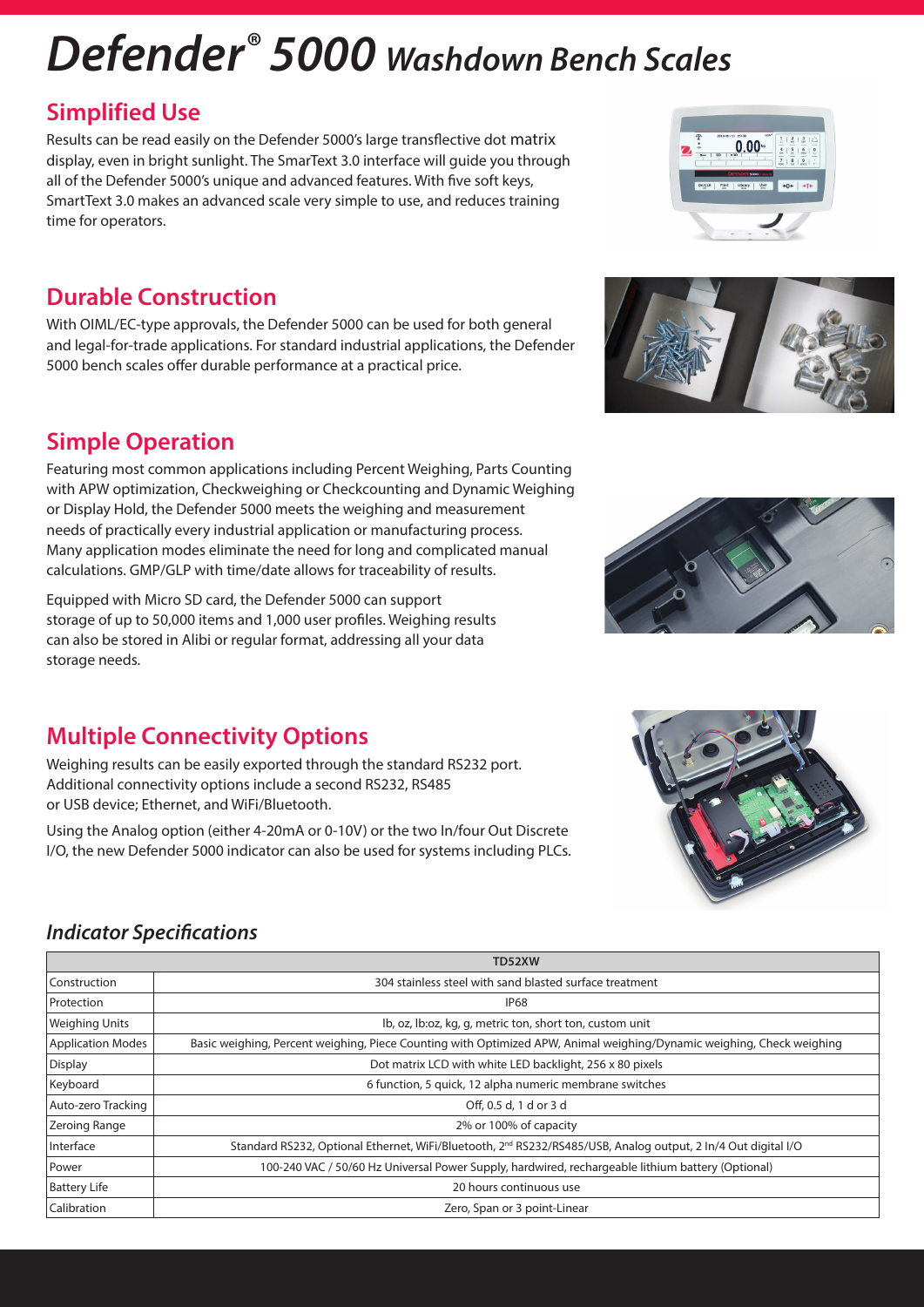## *Defender® 5000 Washdown Bench Scales*

### *Column Mount Bench Scale Specifications*

| <b>Model</b>                                                                  | D52XW6WQDR6                                                                                                   | D52XW15WQDR6                                                                                                                       | D52XW15WQDL7                                                                                                                     |                                                          | D52XW30WQDL7                                                   | D52XW60WQDL7                                           |                                                      | D52XW60WQDX7                                                                                                  | D52XW150WQDX7                                                                              |  |  |
|-------------------------------------------------------------------------------|---------------------------------------------------------------------------------------------------------------|------------------------------------------------------------------------------------------------------------------------------------|----------------------------------------------------------------------------------------------------------------------------------|----------------------------------------------------------|----------------------------------------------------------------|--------------------------------------------------------|------------------------------------------------------|---------------------------------------------------------------------------------------------------------------|--------------------------------------------------------------------------------------------|--|--|
| Capacity $\times$ Readability                                                 | $3/6$ kg $\times$ 0.2/0.5 g<br>$6/12$ lb<br>$\times$ 0.0005/0.001 lb                                          |                                                                                                                                    | 6/15 kg $\times$ 0.5/1 g<br>12/30 lb × 0.001/0.002 lb                                                                            |                                                          | 15/30 kg $\times$ 1/2 g<br>30/60 lb<br>$\times$ 0.002/0.005 lb |                                                        | 30/60 kg $\times$ 2/5 g<br>60/120 lb × 0.005/0.01 lb |                                                                                                               | 60/150 kg × 5/10 g<br>120/300 lb<br>$\times$ 0.01/0.02 lb                                  |  |  |
| Min APW (g)                                                                   | 0.01                                                                                                          |                                                                                                                                    | 0.025                                                                                                                            |                                                          | 0.05                                                           | 0.1                                                    |                                                      |                                                                                                               | 0.25                                                                                       |  |  |
| Internal<br><b>Counting Resolution</b>                                        |                                                                                                               |                                                                                                                                    |                                                                                                                                  |                                                          | 1:600000                                                       |                                                        |                                                      |                                                                                                               |                                                                                            |  |  |
| <b>Certified Model</b>                                                        | D52XW6WQDR6-M                                                                                                 |                                                                                                                                    |                                                                                                                                  |                                                          |                                                                |                                                        |                                                      |                                                                                                               | D52XW15WQDR6-M D52XW15WQDL7-M D52XW30WQDL7-M D52XW60WQDL7-M D52XW60WQDX7-M D52XW150WQDX7-M |  |  |
| Certified<br>Capacity $\times$ Readability                                    | $3/6$ kg $\times$ 1/2 g                                                                                       |                                                                                                                                    | 6/15 kg $\times$ 2/5 g                                                                                                           |                                                          | 15/30 kg $\times$ 5/10 g                                       |                                                        |                                                      | 30/60 kg × 10/20 g                                                                                            | 60/150 kg $\times$ 20/50 g                                                                 |  |  |
| Min APW (g)                                                                   | 0.05                                                                                                          |                                                                                                                                    | 0.1                                                                                                                              |                                                          | 0.25                                                           |                                                        |                                                      | 0.5<br>$\mathbf{1}$                                                                                           |                                                                                            |  |  |
| Internal<br><b>Counting Resolution</b>                                        | 1:120000                                                                                                      | 1:150000                                                                                                                           |                                                                                                                                  |                                                          |                                                                | 1:120000                                               |                                                      | 1:150000                                                                                                      |                                                                                            |  |  |
| Linearity/Repeatability                                                       |                                                                                                               |                                                                                                                                    |                                                                                                                                  |                                                          | $±$ 2d                                                         |                                                        |                                                      |                                                                                                               |                                                                                            |  |  |
| Indicator                                                                     |                                                                                                               |                                                                                                                                    |                                                                                                                                  |                                                          | TD52XW                                                         |                                                        |                                                      |                                                                                                               |                                                                                            |  |  |
| Column                                                                        | 350 mm stainless steel                                                                                        |                                                                                                                                    |                                                                                                                                  |                                                          |                                                                | 680 mm stainless steel                                 |                                                      |                                                                                                               |                                                                                            |  |  |
| <b>Base Construction</b>                                                      |                                                                                                               |                                                                                                                                    |                                                                                                                                  |                                                          |                                                                |                                                        |                                                      | Stainless steel removable weighing platform with stainless steel frame, silicon sealed IP67 aluminum loadcell |                                                                                            |  |  |
| Safe Overload Capacity                                                        |                                                                                                               | 150% of maximum capacity                                                                                                           |                                                                                                                                  |                                                          |                                                                |                                                        |                                                      |                                                                                                               |                                                                                            |  |  |
| <b>Stabilization Time</b>                                                     |                                                                                                               | Within 1 second                                                                                                                    |                                                                                                                                  |                                                          |                                                                |                                                        |                                                      |                                                                                                               |                                                                                            |  |  |
| Operating<br>Temperature Range                                                | -10 $^{\circ}$ C to 40 $^{\circ}$ C                                                                           |                                                                                                                                    |                                                                                                                                  |                                                          |                                                                |                                                        |                                                      |                                                                                                               |                                                                                            |  |  |
| <b>Scale Dimensions</b><br>$(B \times A \times C \times D \times E \times F)$ | $305 \times 305 \times 95 \times 60 \times 604 \times 442$ mm                                                 |                                                                                                                                    | $500 \times 500 \times 120 \times 80 \times 934 \times 665$ mm<br>$400 \times 400 \times 110 \times 70 \times 934 \times 570$ mm |                                                          |                                                                |                                                        |                                                      |                                                                                                               |                                                                                            |  |  |
| <b>Shipping Dimensions</b><br>$(L \times W \times H)$                         |                                                                                                               | $480 \times 445 \times 363$ mm<br>$800 \times 600 \times 235$ mm                                                                   |                                                                                                                                  |                                                          |                                                                |                                                        |                                                      | $994 \times 680 \times 235$ mm                                                                                |                                                                                            |  |  |
| Approx. Net Weight                                                            | 10 kg                                                                                                         |                                                                                                                                    | 20 kg<br>23 kg                                                                                                                   |                                                          |                                                                |                                                        |                                                      |                                                                                                               |                                                                                            |  |  |
| Approx. Shipping<br>Weight                                                    | 11 kg                                                                                                         | 21 kg                                                                                                                              |                                                                                                                                  |                                                          |                                                                |                                                        |                                                      | 27 kg                                                                                                         |                                                                                            |  |  |
| <b>Model</b>                                                                  | D52XW60WQDV8                                                                                                  | D52XW150WQDV8                                                                                                                      |                                                                                                                                  | D52XW300WQDV8                                            |                                                                | D52XW150WTDV8                                          |                                                      | D52XW300WTDV8                                                                                                 | D52XW600WTDV8                                                                              |  |  |
| Capacity × Readability                                                        | 30/60 kg $\times$ 2/5 g<br>60/120 lb × 0.005/0.01 lb                                                          | 60/150 kg $\times$ 5/10 g<br>120/300 lb $\times$ 0.01/0.02 lb                                                                      |                                                                                                                                  | 150/300 kg $\times$ 10/20 g<br>300/600 lb × 0.02/0.05 lb |                                                                | 60/150 kg $\times$ 5/10 g<br>120/300 lb × 0.01/0.02 lb |                                                      | 150/300 kg $\times$ 10/20 g<br>300/600 lb × 0.02/0.05 lb                                                      | 300/600 kg $\times$ 20/50 g<br>600/1200 lb × 0.05/0.1 lb                                   |  |  |
| Min APW (g)                                                                   | 0.1                                                                                                           | 0.25                                                                                                                               |                                                                                                                                  | 0.5                                                      |                                                                | 0.25                                                   |                                                      | 0.5                                                                                                           | 1                                                                                          |  |  |
| Internal<br>Counting Resolution                                               |                                                                                                               | 1:600000                                                                                                                           |                                                                                                                                  |                                                          |                                                                |                                                        |                                                      |                                                                                                               |                                                                                            |  |  |
| <b>Certified Model</b>                                                        | D52XW60WQDV8-M                                                                                                | D52XW150WQDV8-M                                                                                                                    |                                                                                                                                  | D52XW300WQDV8-M                                          |                                                                | D52XW150WTDV8-M                                        |                                                      | D52XW300WTDV8-M                                                                                               | D52XW600WTDV8-M                                                                            |  |  |
| Certified<br>Capacity $\times$ Readability                                    | 30/60 kg $\times$ 10/20 g                                                                                     | 60/150 kg $\times$ 20/50 g                                                                                                         |                                                                                                                                  | 150/300 kg × 50/100 g                                    |                                                                | 60/150 kg $\times$ 20/50 g                             | 150/300 kg × 50/100 g                                |                                                                                                               | 300/600 kg × 100/200 g                                                                     |  |  |
| Min APW (g)                                                                   | 0.5                                                                                                           | 1                                                                                                                                  |                                                                                                                                  | 2.5                                                      |                                                                | 1                                                      | 2.5                                                  |                                                                                                               | 5                                                                                          |  |  |
| Internal<br><b>Counting Resolution</b>                                        | 1:120000                                                                                                      | 1:150000                                                                                                                           |                                                                                                                                  | 1:120000                                                 |                                                                | 1:150000                                               |                                                      | 1:120000                                                                                                      |                                                                                            |  |  |
| Linearity/Repeatability                                                       |                                                                                                               |                                                                                                                                    |                                                                                                                                  |                                                          | $±$ 2d                                                         |                                                        |                                                      |                                                                                                               |                                                                                            |  |  |
| Indicator                                                                     |                                                                                                               |                                                                                                                                    |                                                                                                                                  |                                                          | TD52XW                                                         |                                                        |                                                      |                                                                                                               |                                                                                            |  |  |
| Column                                                                        |                                                                                                               |                                                                                                                                    |                                                                                                                                  |                                                          | 980 mm stainless steel                                         |                                                        |                                                      |                                                                                                               |                                                                                            |  |  |
| <b>Base Construction</b>                                                      | Stainless steel removable weighing platform with stainless steel frame, silicon sealed IP67 aluminum loadcell |                                                                                                                                    |                                                                                                                                  |                                                          |                                                                |                                                        |                                                      |                                                                                                               |                                                                                            |  |  |
| Safe Overload Capacity                                                        | 150% of maximum capacity                                                                                      |                                                                                                                                    |                                                                                                                                  |                                                          |                                                                |                                                        |                                                      |                                                                                                               |                                                                                            |  |  |
| <b>Stabilization Time</b>                                                     |                                                                                                               |                                                                                                                                    |                                                                                                                                  |                                                          | Within 1 second                                                |                                                        |                                                      |                                                                                                               |                                                                                            |  |  |
| Operating<br>Temperature Range                                                |                                                                                                               |                                                                                                                                    |                                                                                                                                  |                                                          | -10 $^{\circ}$ C to 40 $^{\circ}$ C                            |                                                        |                                                      |                                                                                                               |                                                                                            |  |  |
| <b>Scale Dimensions</b><br>$(B \times A \times C \times D \times E \times F)$ |                                                                                                               | $610 \times 610 \times 130 \times 90 \times 1234 \times 773$ mm<br>$600 \times 800 \times 132 \times 90 \times 1234 \times 963$ mm |                                                                                                                                  |                                                          |                                                                |                                                        |                                                      |                                                                                                               |                                                                                            |  |  |
| <b>Shipping Dimensions</b><br>(L x W x H)                                     |                                                                                                               | $1165 \times 780 \times 235$ mm                                                                                                    |                                                                                                                                  |                                                          |                                                                |                                                        |                                                      |                                                                                                               |                                                                                            |  |  |
| Approx. Net Weight                                                            |                                                                                                               | 37 kg                                                                                                                              |                                                                                                                                  |                                                          |                                                                |                                                        |                                                      | 45 kg                                                                                                         |                                                                                            |  |  |
| Approx.<br>Shipping Weight                                                    | 42 kg<br>50 kg                                                                                                |                                                                                                                                    |                                                                                                                                  |                                                          |                                                                |                                                        |                                                      |                                                                                                               |                                                                                            |  |  |